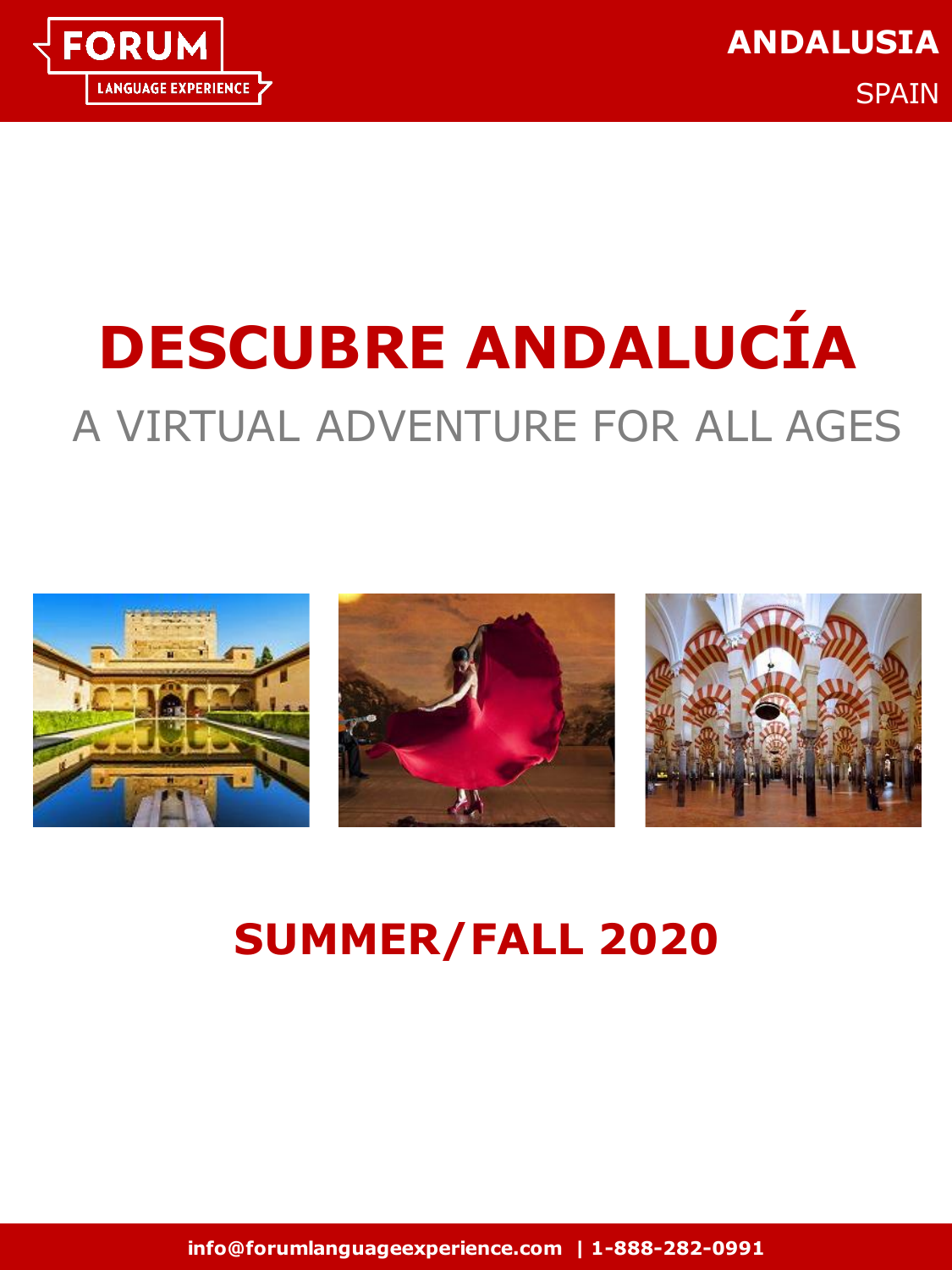

### **ANDALUSIA**

ITINERARY







#### **DAY 1: MÁLAGA | ALFARNATE | GRANADA**

- *¡Bienvenidos a España!* **[Jaime](https://bit.ly/JaimeTourIntro)**, your Spanish Forum Tour Manager, will meet you at the Málaga airport to start your adventure together.
- En route to Granada, visit the beautiful white-washed village of **Alfarnate**. Tour an **olive oil factory** and enjoy a traditional four-course lunch in the home of a **local family.** [Test your knowledge of](https://bit.ly/ComidaEspañolaTest) **"la comida española" with this quiz** by TheLocal.es!
- Then, follow students from I.E.S. Cánovas high school as they take you **[inside their own homes](https://bit.ly/ForumHomeTours)** and introduce you to daily life in Spain.

#### **DAY 2: GRANADA**

- Today, learn about the most-visited monument in Spain, the magnificent **Alhambra** through this **[National Geographic](https://bit.ly/AlhambraNationalGeographic)  documentary**.
- In the afternoon, wander through the **Albaycín** quarter and climb to the **[Mirador San Nicolás](https://bit.ly/MiradorSanNicolasMaps)** to admire the breathtaking views of the Alhambra and the Sierra Nevada Mountains in the distance.
- Tonight, continue your journey through the Alhambra with Washington Irving's **[Tales of the Alhambra](https://bit.ly/TalesOfTheAlhambra)**, inspired by the American writer's stay inside the Moorish fortress during the summer of 1828.

#### **DAY 3: GRANADA | CÓRDOBA**

- [Today, your Forum Tour Manager, Jaime, shares with you his](https://bit.ly/ForumJaimeCordoba) **top four favorite activities** in his hometown of **Córdoba**.
- Once the capital of the Moorish Kingdom of Al-Andalus, Córdoba was the epicenter for art, culture and knowledge in Western Europe during the Middle Ages.
- Dive into the deepest secrets of the dazzling **Mezquita,** the city's 8thcentury mosque by reading the "**[Leyenda del Cautivo](https://bit.ly/LeyendaDelCautivo)**" by ABCcórdoba.
- Later, have some free time to relax and enjoy a Spanish "**[siesta](https://bit.ly/SiestaPodcast)**" by HablaCultura.
- Before dinner, discover the **Jewish Quarter,** a network of narrow cobbled streets and charming façades adorned with tiles and grills.
- Tonight, explore Spanish film with its most well-known director, **Pedro Almodóvar**, and watch *Hable [con ella](https://bit.ly/IMDbHableConElla)*. The movie was filmed in Córdoba; try to recognize some of the places you "walked" through during the day!

#### **DAY 5: CÓRDOBA | SEVILLE**

• This morning, head to Seville. En route, stop at a **bull farm** and experience something unique: tour the ranch and learn about the breeding of the famous Toro Bravo and Andalusian horses.